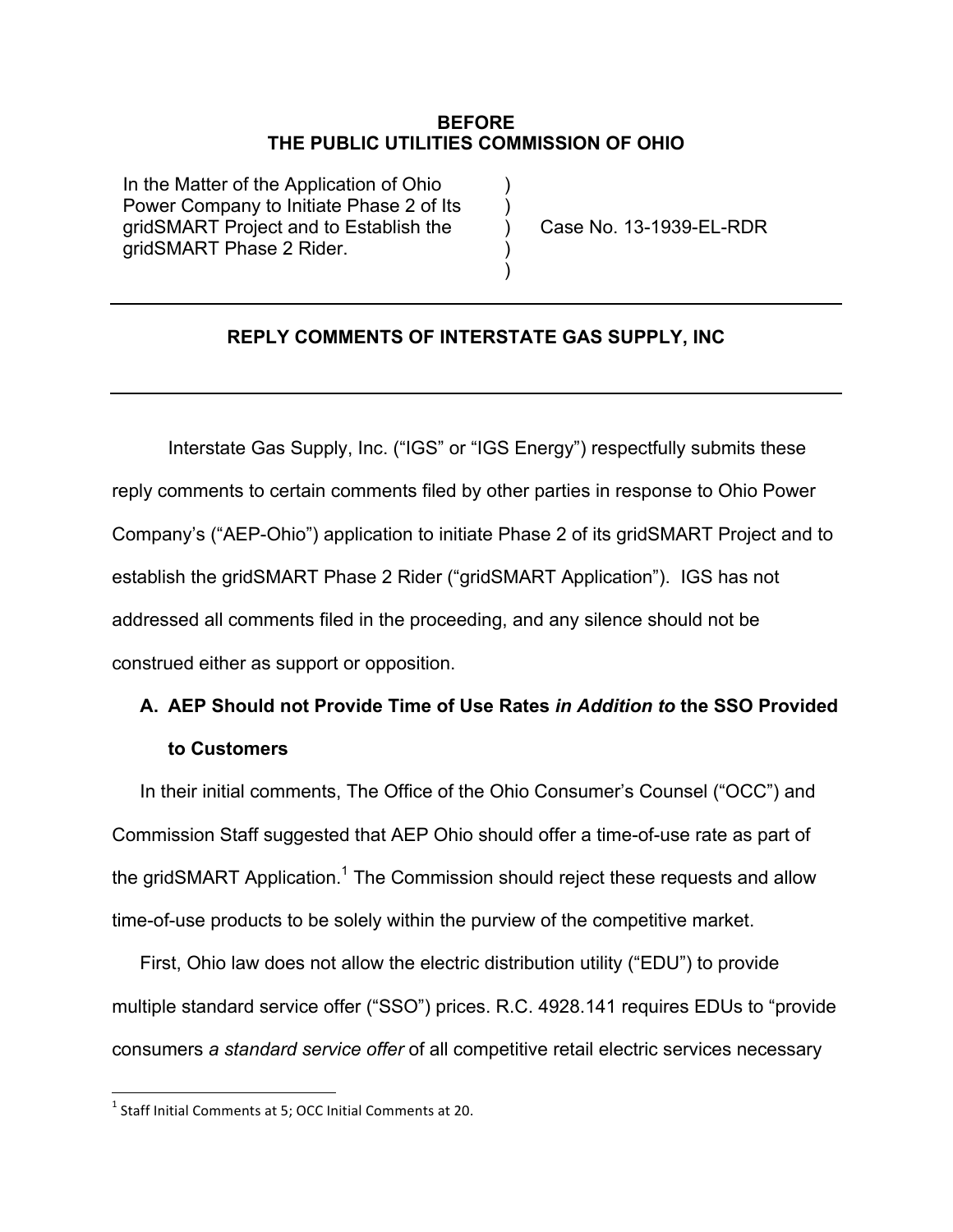to maintain essential electric service to consumers." (Emphasis added.) Further, R.C. 4928.142 and 4928.143 refer on multiple occasions to "the standard service offer price."<sup>2</sup> Thus, Chapter 4928 only refers to the SSO in singular form. Nowhere does Chapter 4928 refer to SSO prices or otherwise suggest that an EDU may offer more than one price to a particular customer class. AEP-Ohio's current SSO price has already been approved in PUCO Case No. 11-0346-EL-SSO. Requiring, or allowing, AEP-Ohio to offer a time-of-use product to customers *in addition to* its approved SSO product would be a violation of Ohio law. "The PUCO, as a creature of statute, has no authority to act beyond its statutory powers," *Discount Cellular, Inc. v. Pub. Util. Comm.*, 112 Ohio St.3d 360, 2007-Ohio-53, ¶ 51, and the Commission simply lacks statutory authority to permit multiple SSOs.

Even if such a step were within the Commission's power, an EDU time-of-use rate would be a step backward for Ohio's competitive electric markets. Currently, all EDUs in Ohio have divested or been ordered to divest their generation assets. It is not clear how AEP-Ohio—a distribution utility soon to be without generation assets—could offer a time-of-use rate to customers without significant subsidies among the time-of-use product, distribution rates, or the SSO product. Therefore, an EDU time-of-use product alongside an SSO product would run afoul of the State's policy to avoid "anticompetitive subsidies flowing from a noncompetitive retail electric service to a competitive retail electric service or to a product or service other than retail electric service, and vice versa."<sup>3</sup>

<u> 1989 - Johann Stein, markin film yn y breninn y breninn y breninn y breninn y breninn y breninn y breninn y b</u>

 $^2$  See R.C. 4928.142(C)(3); 4928.142(D); 4928.142(D)(4); 4928.142(E); 4928.143(B)(2)(e); 4928.143(B)(2)(i).  $3$  R.C. 4928.02(H).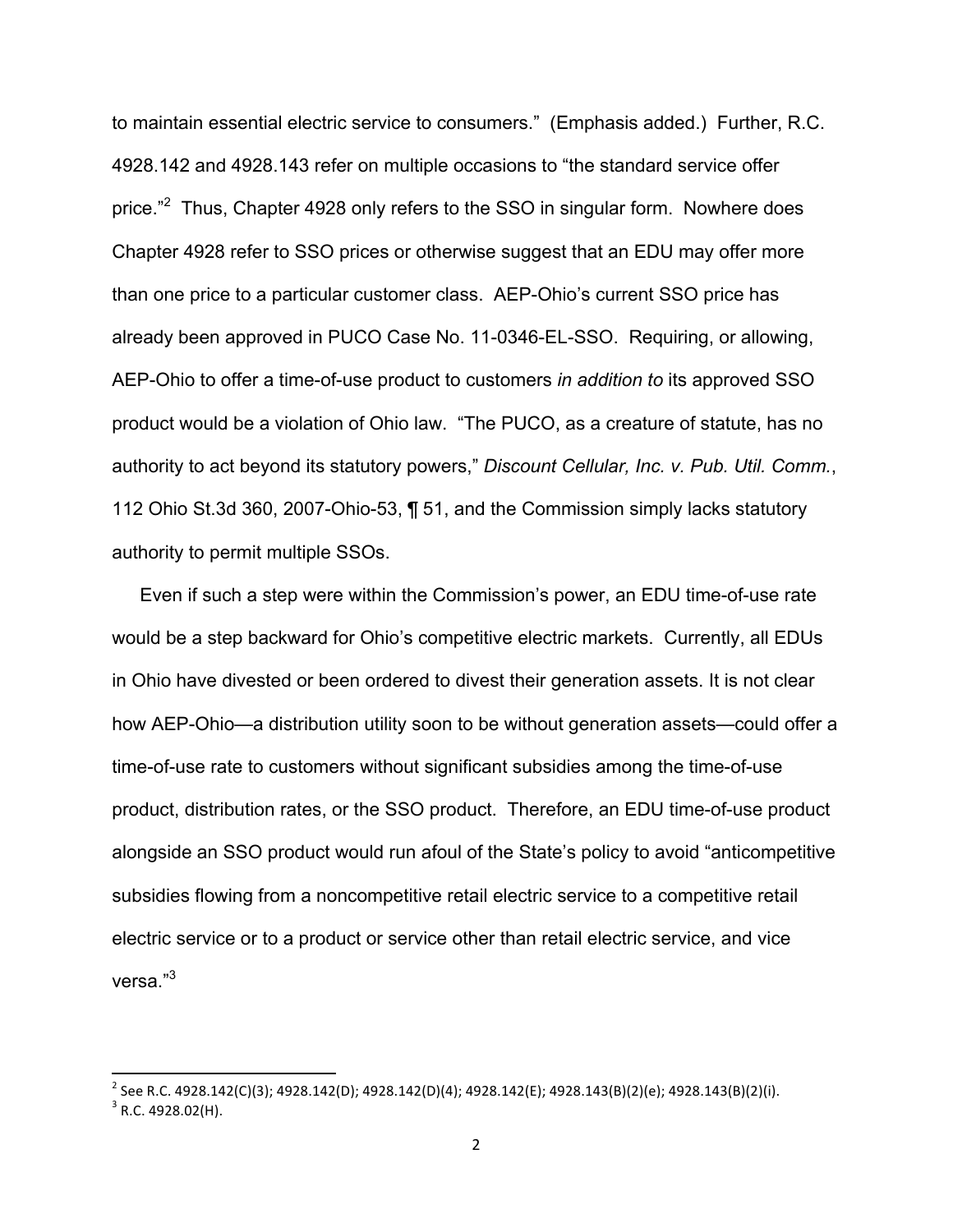Because an EDU's time-of-use rate would likely reflect subsidies and not simply the underlying cost of service, time-of-use rates provided by the EDU have great potential to distort the competitive market. Competitive suppliers will be less likely to offer a timeof-use product if they must compete with a time-of-use product that is back-stopped by the EDU and promoted to its captive customers.

Co-opting the EDU is not the way to promote time-of-use product offerings. What Ohio should promote is twofold: (1) fully competitive electric markets, and (2) widespread AMI deployment. Texas provides an instructive example: it has nearly 100 percent electric shopping and nearly 100-percent AMI deployment across all the major investor owned  $EDUs.<sup>4</sup>$  According to the "Texas Power to Choose" website, AEP customers in Texas may choose from among *six* different time-of-use product offerings. In fact, at least five time-of-use products are available in the markets of *every* major EDU in Texas.<sup>5</sup> The key drivers of increased time-of-use product offerings has been competition and the widespread deployment of AMI. As customers continue to become familiar with the technology and products, the market for them will only continue to increase.

IGS Energy appreciates—and shares—the desire to see more time-of-use offerings to customers. But the answer is not a time-of-use product offered by the EDU. Such an offering would distort the competitive market and (in the long run) limit the availability of time-of-use products. On the other hand, time-of-use products offered by the

<u> 1989 - Johann Stein, markin film yn y breninn y breninn y breninn y breninn y breninn y breninn y breninn y b</u>

 $^4$  Statistics on AMI deployment in Texas may be found at the Public Utilities Commission of Texas ("PUCT") webpage at: http://www.puc.texas.gov/industry/projects/electric/34610/34610.aspx 5<br>Texas electric offerings may be seen at the Texas Power to Choose Website at:

http://www.powertochoose.org/en-us/Plan/Results#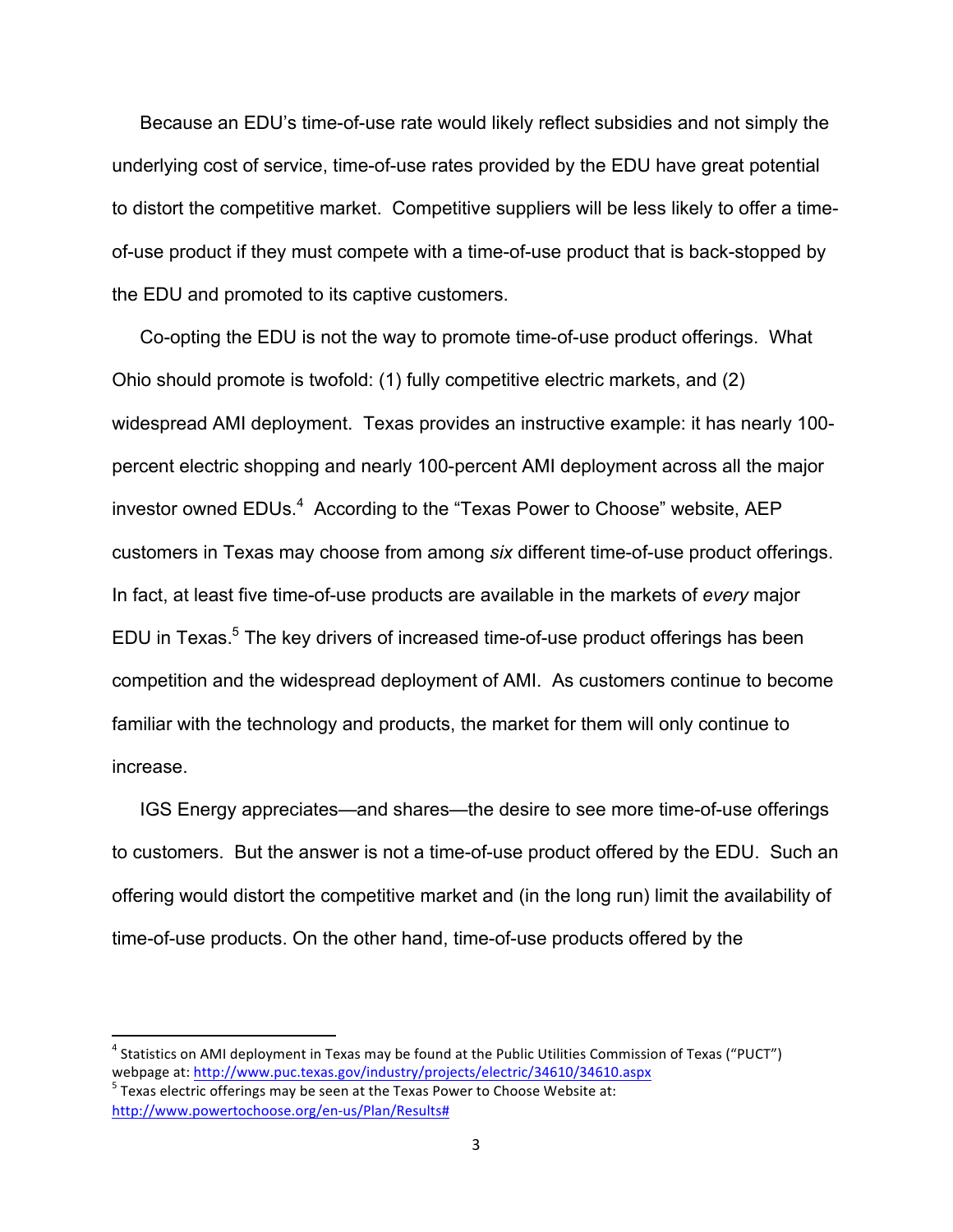competitive market stand on their own without the need for subsidies and will succeed or fail based on the preferences of customers.

In recent years, Ohio's investment in competitive markets has begun to pay off. The Commission's role here should be limited to supporting investment in the technological infrastructure and to providing a fair field of play. It should not short-circuit Ohio's growing market by forcing competitive offers into the market at the hands of regulated utilities.

# **B. An AEP gridSMART Collaborative Should be Established to Get Additional Input From Interested Parties**

A number of parties filed comments suggesting that AEP has not provided sufficient information in its application regarding its gridSMART Phase II deployment.<sup>6</sup> Direct Energy's and RESA also commented that competitive retail electric service ("CRES") providers should have timely access to the data made available from AMI so they can make the best products available to customers.<sup>7</sup> IGS agrees with these comments. Specifically, as IGS noted in its Initial Comments, AEP should deploy AMI technology that is capable of providing customer usage data in 15-minute intervals or less to CRES providers.<sup>8</sup>

In its initial comments, IGS proposed that an AEP gridSMART collaborative be established to ensure effective communication and sufficient coordination with interested parties as AEP deploys Phase II of its gridSMART plan.<sup>9</sup> IGS submits that an AEP gridSMART collaborative would allow CRES providers to work with AEP to ensure

 $<sup>8</sup>$  IGS Initial Comments at 3</sup>

<u> 1989 - Johann Stein, markin film yn y breninn y breninn y breninn y breninn y breninn y breninn y breninn y b</u>

 $^{9}$ ld.

<sup>&</sup>lt;sup>6</sup> Retail Energy Supply Association ("RESA") Initial Comments at 4; Direct Energy Initial Comments at 2.<br><sup>7</sup> Direct Energy Initial Comments at 3; RESA Initial Comments at 4.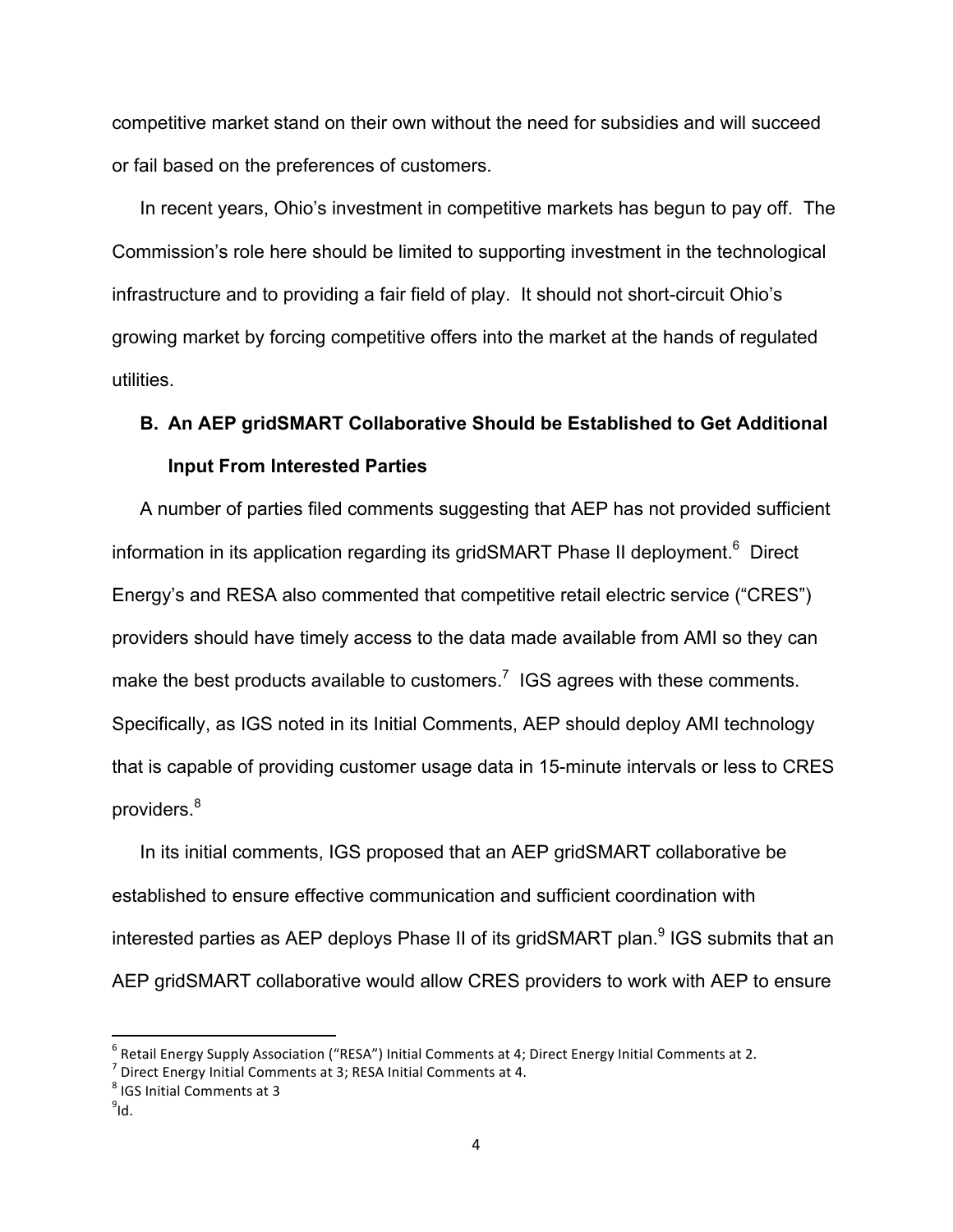that the information and technology is available to the CRES community so that suppliers may offer the best possible products to customers.

#### **C. Conclusion**

Widespread AMI deployment and continued fostering of the competitive markets will help move time-of-use offerings forward in Ohio. This will ultimately allow customers to better manage their energy needs and costs, while supporting other, larger benefits to the economy and to society. As such, IGS respectfully requests that the Commission take into consideration its Initial Comments and Reply Comments filed in this proceeding.

Respectfully submitted,

#### */s/ Matthew White*

Vincent Parisi (073283) Email: vparisi@igsenergy.com Matthew White (0082859) Counsel of Record Email: mswhite@igsenergy.com Interstate Gas Supply, Inc. 6100 Emerald Parkway Dublin, Ohio 43016 Telephone: (614) 659-5000 Facsimile: (614) 659-5073

Mark A. Whitt (0067996) Andrew J. Campbell (0081485) Gregory L. Williams (0088758) WHITT STURTEVANT LLP The KeyBank Building, Suite 1590 88 East Broad Street Columbus, Ohio 43215 Telephone: (614) 224-3911 Facsimile: (614) 224-3960 whitt@whitt-sturtevant.com campbell@whitt-sturtevant.com williams@whitt-sturtevant.com *Attorneys for Interstate Gas Supply, Inc.*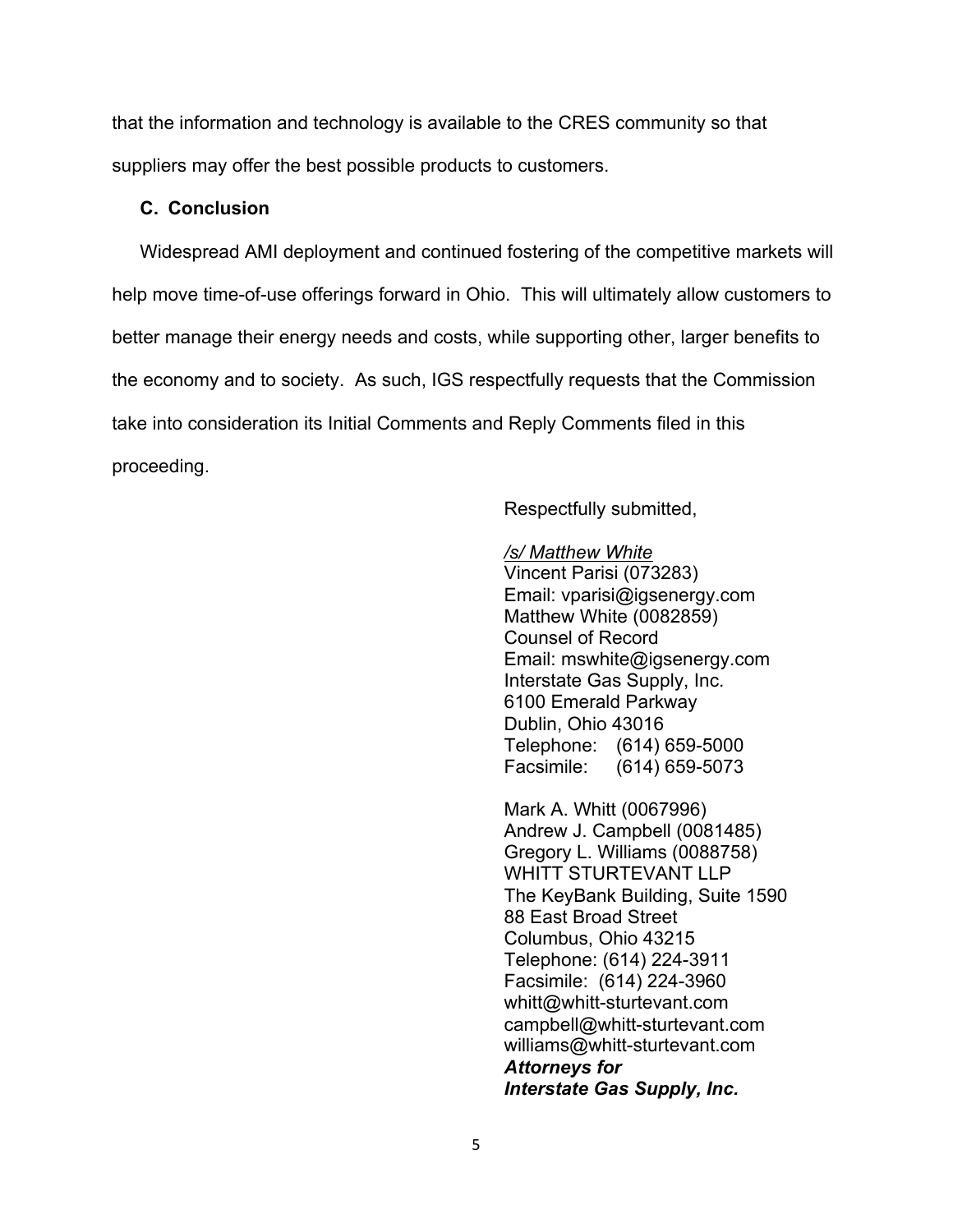## **CERTIFICATE OF SERVICE**

The undersigned hereby certifies that a copy of the foregoing *Interstate Gas Supply, Inc.'s Reply Comments* was served this 18th day of November, 2013 via electronic mail upon the following:

### */s/ Matthew White* Matthew White

| Steven T. Nourse<br>Matthew J. Satterwhite<br>Yazen Alami<br>American Electric Power Company<br>1 Riverside Plaza 29th Floor<br>Columbus OH 43215<br>stnourse@aep.com<br>mjsatterwhite@aep.com<br>yalami@aep.com | Samuel C. Randazzo<br>Frank P. Darr<br>Joseph E. Oliker<br>Matthew R. Pritchard<br><b>MCNEES WALLACE &amp; NURICK LLC</b><br>21 East State Street, 17TH Floor<br>Columbus, OH 43215<br>sam@mwncmh.com<br>fdarr@mwncmh.com<br>joliker@mwncmh.com<br>mpritchard@mwncmh.com |
|------------------------------------------------------------------------------------------------------------------------------------------------------------------------------------------------------------------|--------------------------------------------------------------------------------------------------------------------------------------------------------------------------------------------------------------------------------------------------------------------------|
| Terry L. Etter<br>Michael J. Schuler<br>Office of the Ohio Consumers' Counsel<br>10 West Broad Street, Suite 1800<br>Columbus, Ohio 43215-3485<br>terry.etter@occ.ohio.gov<br>michael.schuler@occ.ohio.gov       | Colleen L. Mooney<br>Ohio Partners for Affordable Energy<br>231 West Lima Street<br>Findlay, OH 45839-1793<br>cmooney@ohiopartners.org                                                                                                                                   |
| John Finnigan<br><b>Environmental Defense Fund</b><br>128 Winding Brook Lane<br>Terrace Park, Ohio 45174<br>jfinnigan@edf.org                                                                                    | Mark A. Hayden<br>Scott J. Casto<br><b>FirstEnergy Service Company</b><br>76 South Main Street<br>Akron, OH 44308<br>haydenm@firstenergycorp.com<br>scasto@firstenergycorp.com                                                                                           |
| Jennifer L. Lause<br>Joseph M. Clark<br><b>Direct Energy</b><br>21 E. State St., Suite 1950<br>Columbus, OH 43215<br>jennifer.lause@directenergy.com<br>joseph.clark@directenergy.com                            | Nicholas McDaniel<br>Environmental Law & Policy Center<br>1207 Grandview Avenue, Suite 201<br>Columbus, OH 43212<br>NMcDaniel@elpc.org                                                                                                                                   |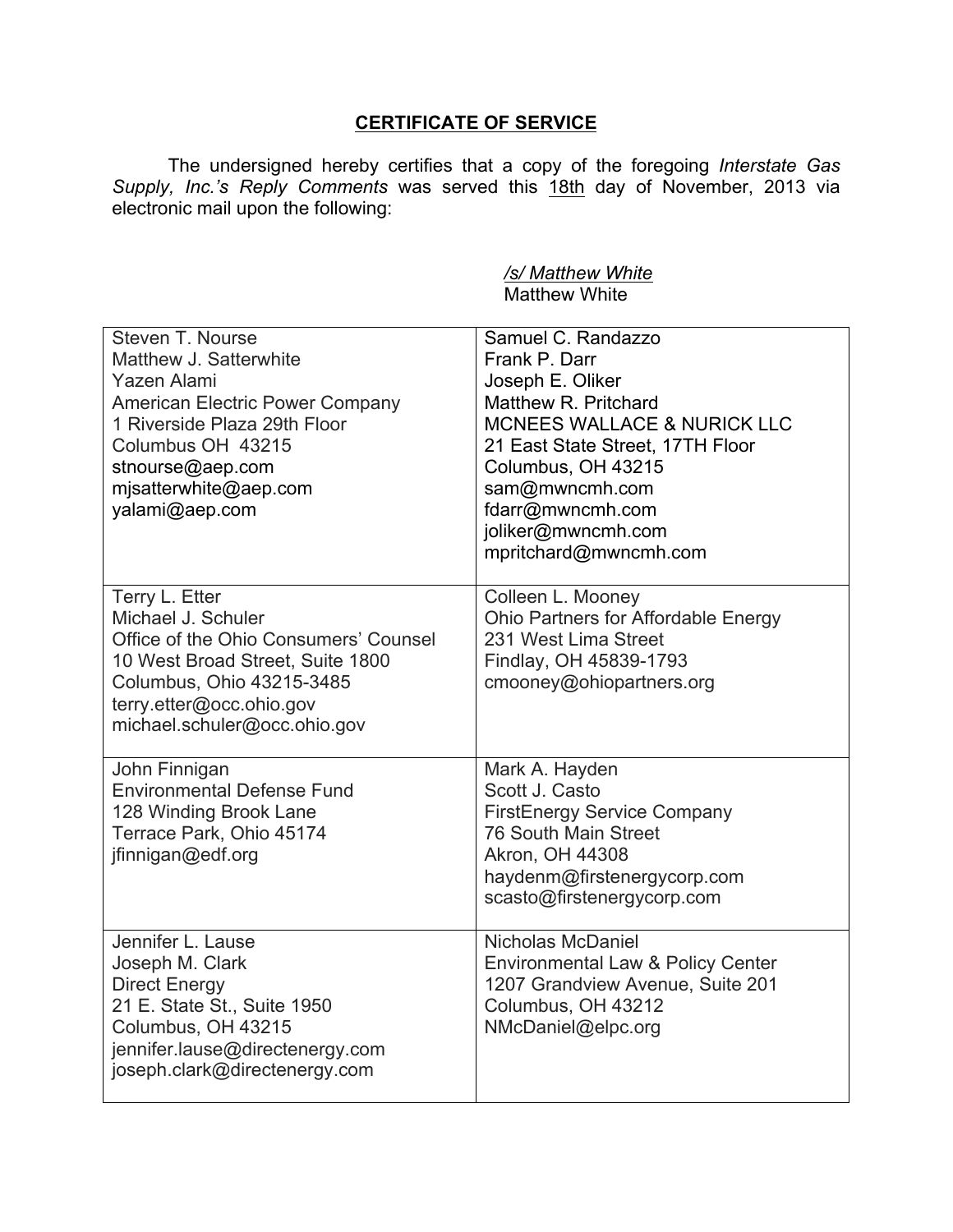| M. Howard Petricoff<br>Gretchen L. Petrucci<br><b>Retail Energy Supply Association</b><br>52 East Gay Street<br>P.O. Box 1008<br>Columbus, Ohio 43216-1008<br>mhpetricoff@vorys.com<br>glpetrucci@vorys.com | <b>Richard L. Sites</b><br><b>Ohio Hospital Association</b><br>155 East Broad Street, 15th Floor<br>Columbus, OH 43215-3620<br>ricks@ohanet.org |
|-------------------------------------------------------------------------------------------------------------------------------------------------------------------------------------------------------------|-------------------------------------------------------------------------------------------------------------------------------------------------|
| Thomas J. O'Brien<br><b>Ohio Hospital Association</b><br><b>BRICKER &amp; ECKLER LLP</b><br>100 South Third Street Columbus, OH<br>tobrien@bricker.com                                                      | Trent A. Dougherty<br>1207 Grandview Avenue, Suite 201<br>Columbus, Ohio 43212-3449<br>TDougherty@theOEC.org                                    |